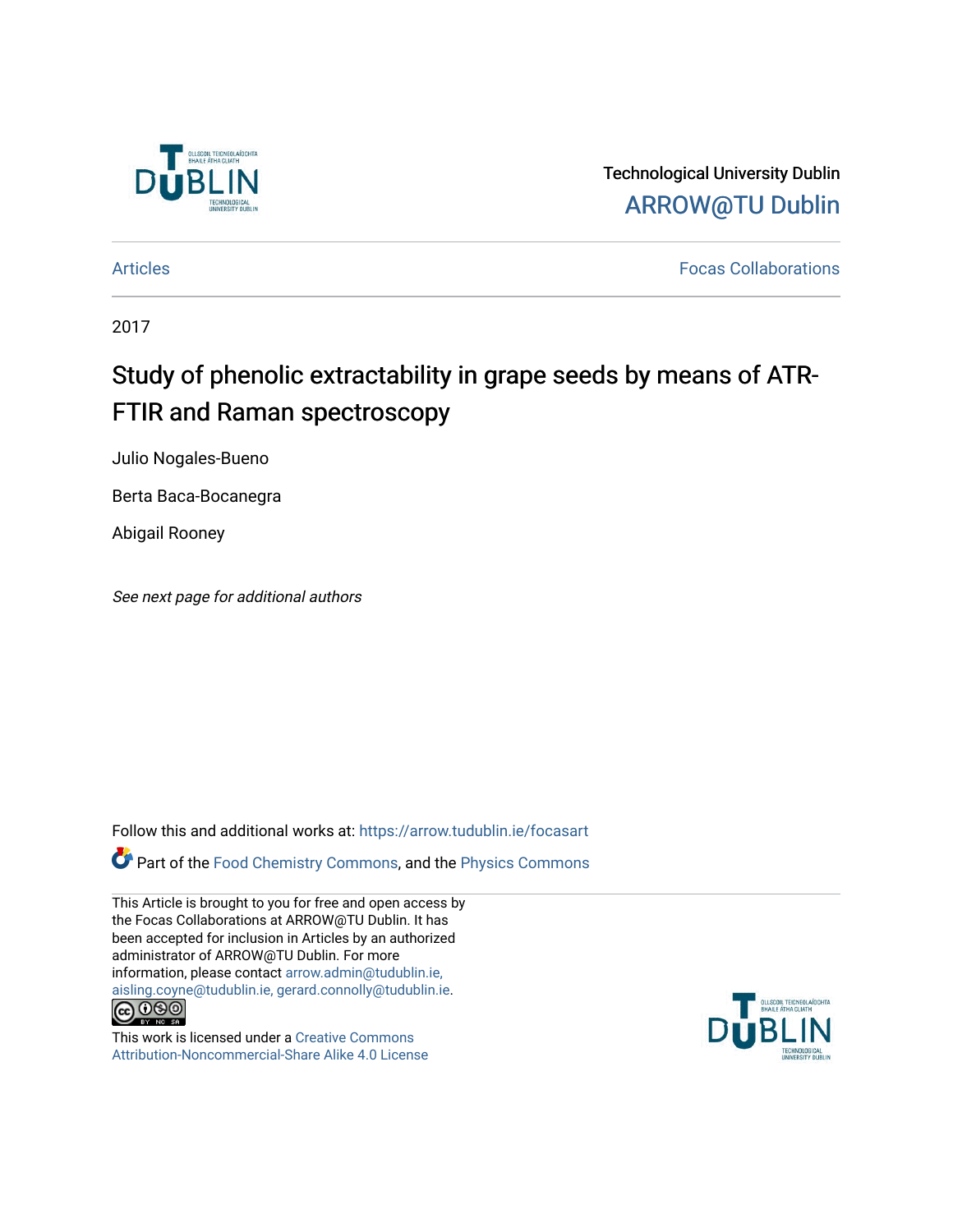## Authors

Julio Nogales-Bueno, Berta Baca-Bocanegra, Abigail Rooney, José Miguel Hernández-Hierro, Hugh Byrne, and Francisco José Heredia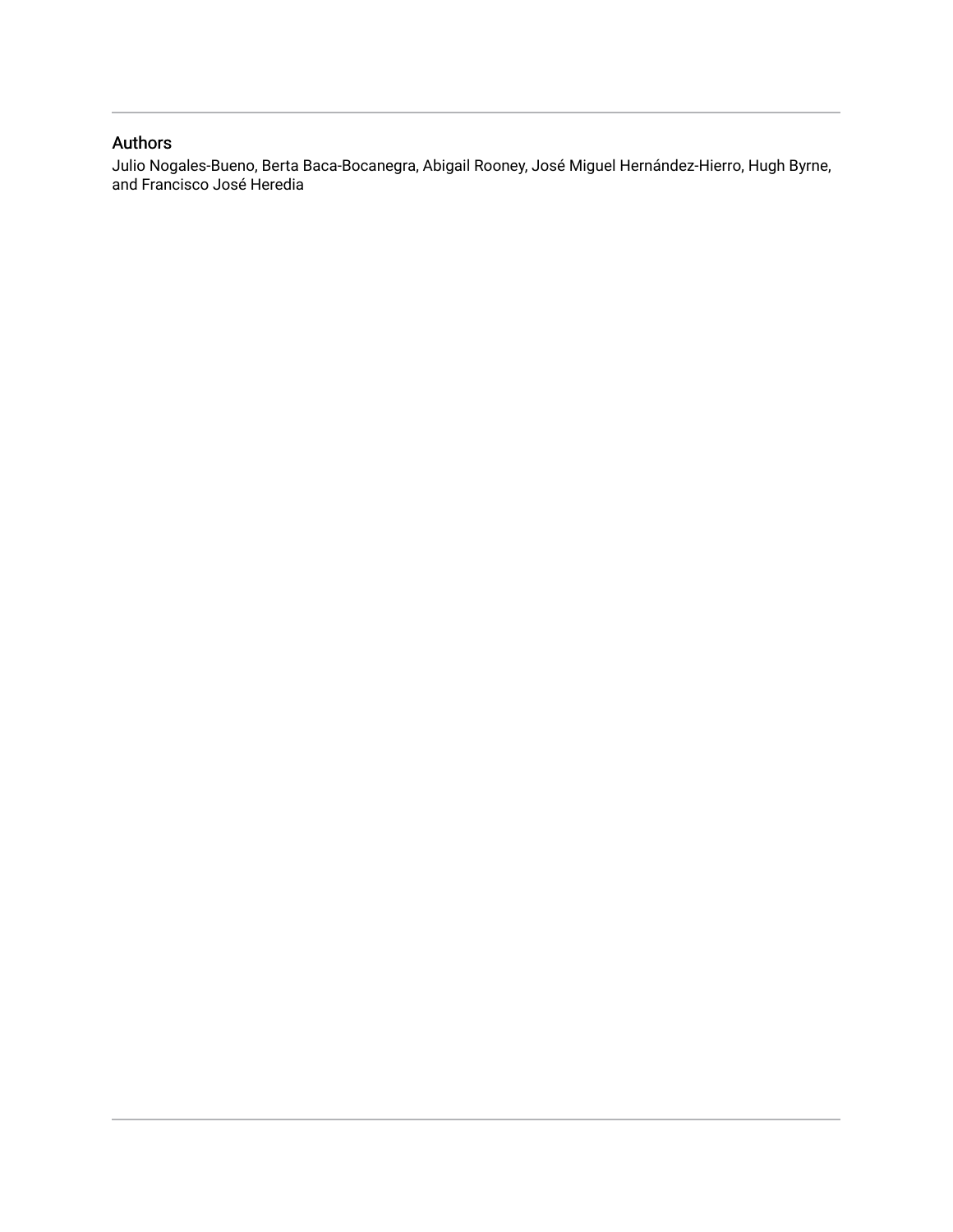#### [Food Chemistry 232 \(2017\) 602–609](http://dx.doi.org/10.1016/j.foodchem.2017.04.049)

Contents lists available at [ScienceDirect](http://www.sciencedirect.com/science/journal/03088146)

Food Chemistry

journal homepage: [www.elsevier.com/locate/foodchem](http://www.elsevier.com/locate/foodchem)

# Study of phenolic extractability in grape seeds by means of ATR-FTIR and Raman spectroscopy



a Food Colour and Quality Laboratory, Department of Nutrition and Food Science, Facultad de Farmacia, Universidad de Sevilla, 41012 Sevilla, Spain <sup>b</sup> FOCAS Research Institute, Dublin Institute of Technology, Kevin Street, Dublin 8, Ireland

#### article info

Article history: Received 22 November 2016 Received in revised form 24 March 2017 Accepted 7 April 2017 Available online 8 April 2017

Keywords: Wine Grape seeds Phenolic extractability ATR-FTIR spectroscopy Raman spectroscopy Hyperspectral imaging

#### ABSTRACT

Near infrared hyperspectral imaging has been applied to grape seeds in order to select a representative subset of samples according to their spectral features in the 900–1700 nm range. Afterwards, selected grape seeds have been classified according to their total phenol and flavanol extractabilities. In this way, samples were sorted in three different groups identified as low, medium and high extractability levels.

In order to establish the chemical structures which can be responsible for the different extractabilities, vibrational spectroscopy has been applied to the non-extracted material after seed extractions. Attenuated total reflectance Fourier transform infrared (ATR-FTIR) and Raman spectra of non-extracted seed material have been recorded and their main spectral features have been linked to extractabilities of flavanolic and total phenolic compounds.

The vibrational spectroscopic analysis confirms that grape seed phenolic extractability is influenced by the cell wall composition (polysaccharides, lignins, pectins) and by the degree of esterification of pectins. 2017 Elsevier Ltd. All rights reserved.

#### 1. Introduction

Although grape seeds represent only 0–6% of berry weight, they effect the sensory properties of wine. Depending on varieties, they contain between 20 and 55% of the phenolic compounds of the berry [\(Ribéreau-Gayon et al., 2006](#page-8-0)). Phenolic compounds are characterized by having at least one aromatic ring with one or more hydroxyl groups attached. Flavonoids are the most numerous amongst phenolics. The generic structure of the major flavonoids comprises fifteen carbons (C6-C3-C6), with two aromatic rings (C6) connected by a heterocyclic pyran ring of three-carbon bridge (C3). Flavonoids are secondary metabolites that have important and varied roles [\(Crozier, Clifford, & Ashihara, 2006](#page-8-0)), including well-known health benefits. They possess ideal structural chemistry for free radical-scavenging activities, and they have been shown to be more effective antioxidants in vitro than vitamins E and C, on a molar basis [\(Rice-Evans, Miller, & Paganga, 1997\)](#page-8-0).

The main subclasses of flavonoids present in grapes (Vitis vinifera L.) are flavonols, flavanols and anthocyanins, and they are transferred to the wine during the fermentation process. Flavonols and anthocyanins are principally localized in the skin, whereas fla-vanols are synthesized primarily in seeds and stems [\(Jackson,](#page-8-0) [2000](#page-8-0)). Flavanols constitute the most abundant phenolic family in grape seeds and play a relevant role in the sensory characteristic of red wines. They can increase the wine body, but also the sensations of astringency and bitterness [\(Waterhouse, 2002](#page-9-0)). Moreover, flavanols, like the main phenolic families, can increase and stabilize the wine color by means of the copigmentation phenomenon ([Boulton, 2001; Gordillo et al., 2015; Nogales-Bueno, Baca-](#page-8-0)[Bocanegra, Jara-Palacios, Hernández-Hierro, & Heredia, 2017\)](#page-8-0).

The importance of controlling the amount of phenolic compounds that may be extracted from grapes to wine lies in the fact that the phenolic content wine depends mainly on the amount of phenolic compounds released from grape to wine. It is well known that the extractabilities of phenolic compounds from the solid parts of grapes (seeds and skins) depends on the grape maturity.







Abbreviations: ATR-FTIR, attenuated total reflectance Fourier transform infrared; DAD, diode array detector; DMACA, 4-dimethylaminocinnamaldehyde; IR, infrared; H, Mahalanobis distance; MSC, multiplicative scatter correction; NEM, non-extracted material; NH, neighborhood Mahalanobis distance; NIR, near infrared; NIRS, near infrared spectroscopy; PC, principal component; PCA, principal component analysis.

<sup>⇑</sup> Corresponding author.

E-mail address: [heredia@us.es](mailto:heredia@us.es) (F.J. Heredia).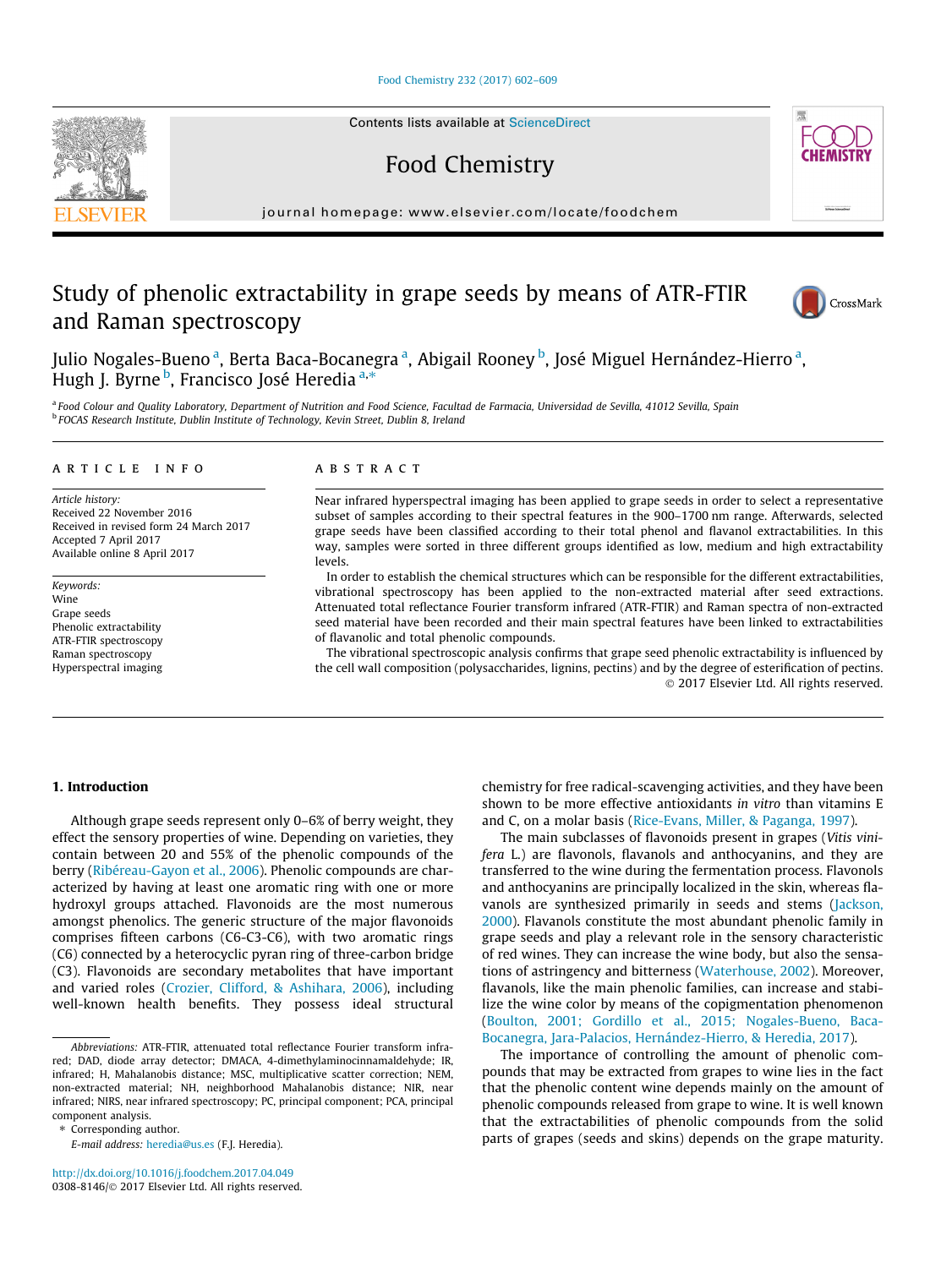However, in skins, phenolic extractability increases with maturity, whereas, in seeds it decreases. [\(Ribéreau-Gayon et al., 2006\)](#page-8-0).

The effect of cell wall degradation on the degree of extraction of phenolic compounds from grape skins has already been widely studied. Several studies have been developed using this matrix in order to control and understand the relationship between cell wall composition and the extraction degree of phenolic compounds. An increase in the sugar content (degree of ripening) has been correlated with decreasing amounts of cell wall material, galactose, cellulose and mannose, accompanied by a decrease in the degree of methylation of pectic polysaccharides or pectins [\(Ortega-Regules,](#page-8-0) [Ros-García, Bautista-Ortín, López-Roca, & Gómez-Plaza, 2008\)](#page-8-0). These factors could be responsible for the different extractabilities of phenolic compounds, bearing in mind that differences on thickness or density of the skin cell-wall could also play a role.

Regarding grape seeds, extractability decreases during ripening, from about 25% at the first stages to about 5% in the later ([Rodríguez-Pulido et al., 2014\)](#page-8-0). It might be inferred that this phenomenon could be attributed to the presence of the middle integument, which is waterproof and very hard when seeds ripen and lignify, and could prevent the extraction ([Cadot, Minana-Castello,](#page-8-0) [& Chevalier, 2006\)](#page-8-0). On the other hand, changes in the cell wall polysaccharide structure could affect the solubility of the flavanols ([Bautista-Ortín et al., 2013](#page-8-0)). These authors found that maceration enzymes, normally used in the wine elaboration process to degrade skin cell wall in order to increase color, can also favour the extraction of flavanols from the seeds. These oenological products easily degrade the cell walls of seeds (especially if they are unripe and show low lignification), promoting the release of seed compounds into the must-wine, increasing the wine body, but also the sensations of astringency and bitterness. It is therefore of interest to evaluate how cell wall structure changes among seed samples of different grape varieties or with different levels of phenolic compounds extractability.

Near infrared spectroscopy (NIRS) has been used in order to screen total or extractable phenolic compounds in grapes obtaining quite good results [\(Ferrer-Gallego, Hernández-Hierro, Rivas-](#page-8-0)[Gonzalo, & Escribano-Bailón, 2011; Kemps, Leon, Best, De](#page-8-0) [Baerdemaeker, & De Ketelaere, 2010; Nogales-Bueno, Baca-](#page-8-0)[Bocanegra, Rodríguez-Pulido, Heredia, & Hernández-Hierro, 2015;](#page-8-0) [Nogales-Bueno, Hernández-Hierro, Rodríguez-Pulido, & Heredia,](#page-8-0) [2014; Rodríguez-Pulido et al., 2014; Torchio, Río Segade, Giacosa,](#page-8-0) [Gerbi, & Rolle, 2013](#page-8-0)). However, it is not possible to easily interpret the relationship between cell wall composition and phenolic compounds extractability based on near infrared (NIR) region features. The near infrared region contains absorption bands corresponding to overtones and combinations of fundamental C $-H$ , O $-H$  and N-H vibrations. Additionally, the presence of Fermi resonances can also increase the complexity of the NIR spectra. Therefore, many band assignments can only be tentative or unresolved which limits the usefulness of the near infrared region in structural determination. In comparison, mid infrared spectra exhibit sharp and narrow peaks essentially related to fundamental modes of vibration which can be easily assigned to chemical structures ([Bokobza, 1998\)](#page-8-0). Mid infrared spectroscopy has previously been used in order to relate skin cell wall composition to anthocyanin extractability ([Femenia, Sánchez, Simal, & Rosselló, 1998;](#page-8-0) [Hernández-Hierro et al., 2014](#page-8-0)). In these studies, mid infrared spectral features could be directly linked to the esterification of pectins, which might be responsible for the different extractabilities of the aforementioned phenolic compounds. Moreover, this spectroscopic technique has been applied to the study and quantitation of phenolic compounds extracted during winemaking ([Di Egidio,](#page-8-0) [Sinelli, Giovanelli, Moles, & Casiraghi, 2010; Fragoso, Acena,](#page-8-0) [Guasch, Mestres, & Busto, 2011\)](#page-8-0). However, in these cases, cell wall composition has not been taken into account.

Cell wall structure of grape and other fruits has been widely studied by means of vibrational spectroscopy. Vibrational spectroscopy is a subset of spectroscopy which comprises IR and Raman spectroscopy and analyses vibrations within a molecule (or material) ([Byrne et al., 2014\)](#page-8-0). These two vibrational spectroscopic techniques are complementary. Whereas electric dipole transitions of IR (and UV–visible) absorption require a change of the dipole moment of the material as a result of the transition, Raman scattering requires a change in the polarizability of the bond as a result of the transition. Thus, access to molecular level information by means of two different physical processes can be achieved ([Byrne, Sockalingum, & Stone, 2011\)](#page-8-0).

Mid infrared spectroscopy has been employed to study cell wall structure of grapes and other fruits [\(Acebes et al., 2014; Fasoli](#page-8-0) [et al., 2016; Kyomugasho, Christiaens, Shpigelman, Van Loey, &](#page-8-0) [Hendrickx, 2015; Wilson et al., 2000; Zietsman et al., 2015](#page-8-0)). However, studies which employ mid infrared spectroscopy to study the cell wall structure of grapes seeds have not been performed. Raman spectroscopy has also been employed to study cell wall structure in fruits, although, no studies have been found for grapes (Chylińska, Szymań[ska-Chargot, & Zdunek, 2014; da Silva,](#page-8-0) [Vandenabeele, Edwards, & Cappa de Oliveira, 2008; Gierlinger,](#page-8-0) Keplinger, & Harrington, 2012; Szymańska-Chargot et al., 2016). Therefore, although both mid infrared and Raman spectroscopy have proved to be useful and reliable techniques for the study of the cell wall structure in plant and fruit tissues, they have not yet been applied to the study of grape seeds.

In the present study, near infrared hyperspectral imaging has been applied to grape seed samples in order to select a representative subset of samples according to their near infrared spectral features. Afterwards, total phenol and flavanol extractabilities have been obtained for these selected samples and they were sorted into three different groups, identified as low, medium and high extractability levels. Next, Raman and attenuated total reflectance Fourier transform infrared (ATR-FTIR) spectra have been collected for non-extracted material after grape seed extractions. Finally, ATR-FTIR and Raman spectra have been analyzed in order to relate their more important features to phenolic extractability levels in grapes seeds. Moreover, spectral features are also related to the principal sample attributes. To our knowledge, this is the first time that ATR-FTIR and Raman spectroscopy are jointly applied to grape seed non-extracted material samples in order to relate their more important spectral features to their phenolic extractability levels.

#### 2. Material and methods

#### 2.1. Samples

V. vinifera L. cv. Syrah and Tempranillo red grape samples were collected from two vineyards located in the Condado de Huelva Designation of Origin D.O. (Andalusia, Spain). Grapes were collected on two different dates, when Tempranillo and Syrah vineyards were respectively harvested (August 7 and 11, 2014). A total of two hundred Syrah and Tempranillo grapes were collected, one hundred per variety. In order to achieve representative samples sets, single grapes were collected from the top, middle and bottom of the cluster and from the sunlight and shade side. The samples were refrigerated and immediately transported to the laboratory.

#### 2.2. Sample selection

Grape seeds were removed from the whole grapes and left to dry at room temperature. Then individual near infrared hyperspectral images were recorded for grape seeds belonging to the same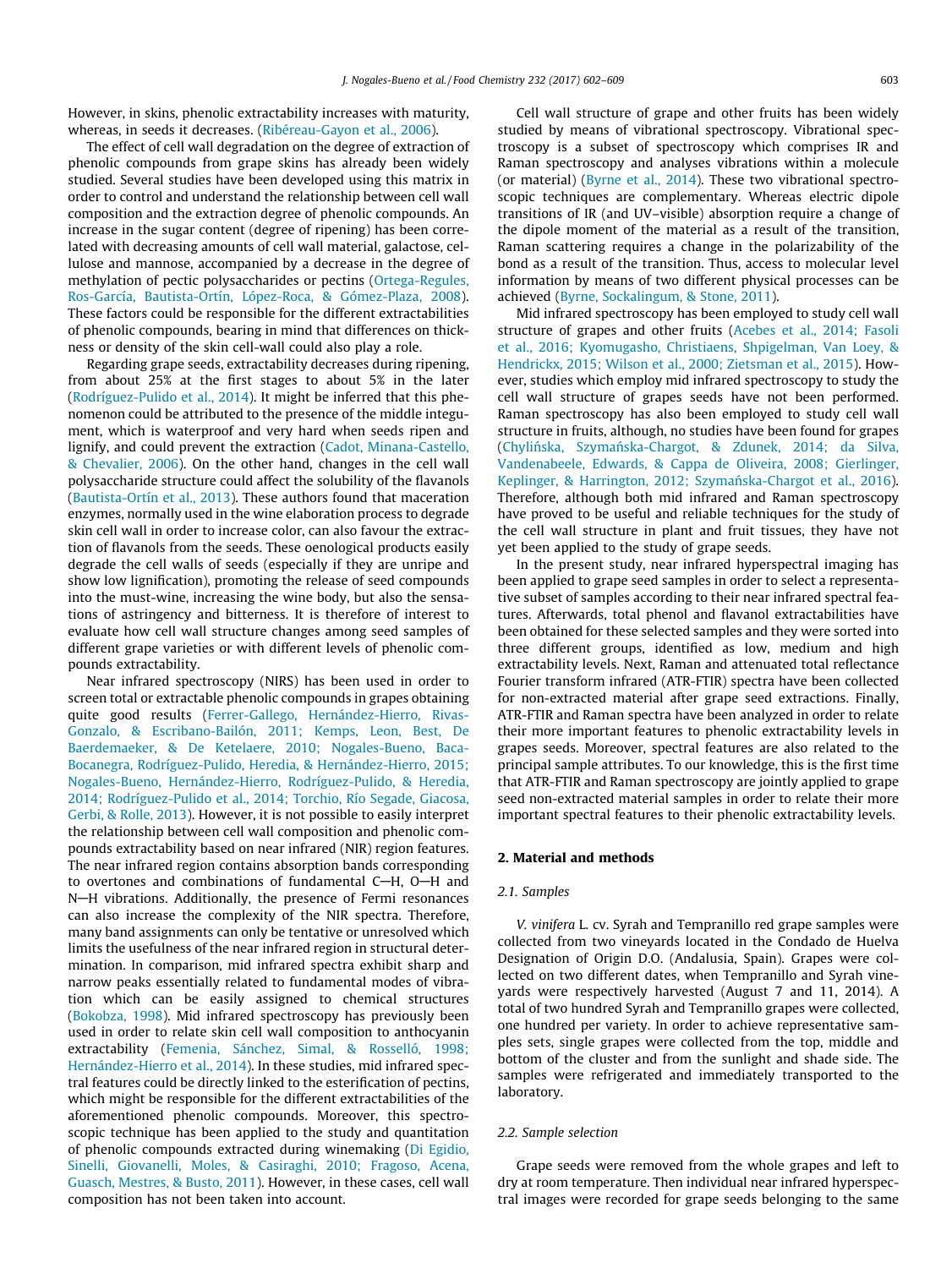grape and the near infrared spectrum was saved (between 950 and 1650 nm) as described elsewhere [\(Rodríguez-Pulido et al., 2014\)](#page-8-0). Afterwards, sample selection was carried out as described in [Nogales-Bueno et al. \(2015\)](#page-8-0). Briefly, an unsupervised pattern recognition technique, principal component analysis (PCA), was used to select representative samples from the spectral data set. Eight principal components were taken into account in order to explain ninety per cent of the spectral variability of original spectral matrix. Mahalanobis distances (H) for each sample were calculated and samples were grouped according to a neighborhood H criterion (NH  $\leq$  0.6). Thus, 66 groups with different spectral characteristics were created and one sample from every group was selected. These 66 selected samples were used in all the subsequent analyses. Grape seeds were weighed, immediately frozen and stored at  $-20$  °C until analyses were performed.

#### 2.3. Model wine and exhaustive extractions

Two different extractions were carried out: a model wine extraction and an exhaustive extraction.

For model wine extraction, grape seeds were immersed in a model wine hydroalcoholic solution  $(4 \text{ g L}^{-1})$  tartaric acid, 12.5%  $(v/v)$  ethanol, adjusted at pH 3.6 with NaOH 0.5 M) for a maceration period of 72 h. Then, supernatants were used into the subsequent analyses.

Afterwards, grape seed samples were freeze-dried, grounded and macerated in methanol:water 75:25 (v/v), sonicated during 15 min (JP Selecta, Barcelona, Spain) and centrifuged (830 $\times$ g, 15 min). These extractions were repeated twice in order to achieve an exhaustive extraction of phenolic compounds. The methanolic extracts were combined and finally made up to a final volume of 50 mL with methanol.

As a by-product of model wine and exhaustive extractions, nonextracted material (NEM) was obtained from each grape seed sample. These NEM samples were freeze-dried and then stored in a desiccator until further use.

#### 2.4. Total phenol and flavanol extractability determinations

Total phenol and flavanol extractabilities were determined for grape seed samples. They were determined for each supernatant coming from the model wine and exhaustive extractions. Then, extractabilities of each sample were evaluated, respectively, as the fractions of total phenols and flavanols extracted by the model wine solution with respect to the exhaustive extraction. Finally, grape seed samples were sorted according to their phenolic extractability levels expressed as percentages.

Total phenol contents were determined using the Folin–Ciocalteu method [\(Singleton & Rossi, 1965\)](#page-8-0). Two hundred microliters of exhaustive or model wine extractions were mixed with 1.5 mL of sodium carbonate (20% w/v), 500  $\mu$ L of Folin reagent and made up to 10 mL with ultrapure water.

Flavanol contents were determined following a modification of the method of [Vivas, Glories, Lagune, Saucier, and Augustin \(1994\).](#page-8-0) Ten or twenty microliters of exhaustive or model wine extractions were mixed with 190 or 180 µL of methanol respectively and 1 mL of DMACA (4-dimethylaminocinnamaldehyde) reagent. The DMACA reagent was prepared immediately before use, containing  $0.1\%$  (w/v) DMACA in a mixture of HCl:methanol (1:10, v/v).

Both Folin and DMACA analyses were performed on an Agilent 8453 UV–visible spectrophotometer (Palo Alto, USA), equipped with diode array detection (DAD), measuring absorbance at 765 and 640 nm respectively. The extract volumes were appropriately modified for samples which needed it.

#### 2.5. ATR-FTIR data collection

ATR-FTIR spectra were recorded with the Perkin Elmer (MA, USA) Spotlight 400 N Universal Attenuated Total Reflectance (UATR) accessory of the spectrometer, which employs a 9-bounce diamond top-plate for this analysis. Spectral data were the result of 32 scans, with a spectral resolution of 1  $cm^{-1}$  and covering the spectral range between 600 and 4000  $cm^{-1}$ .

All samples were measured with a force gauge of 140 units. NEM from grape seed samples were powders and 6 absorption spectra were collected for each grape. A background spectrum was also recorded and automatically subtracted by the software.

#### 2.6. Raman data collection

A Horiba Jobin-Yvon LabRAM HR800 spectrometer with an external 300 mW diode laser operating at 785 nm as source was used throughout this work. For the measurements, a  $\times$ 100 objective (MPlanN, Olympus) was employed, providing a spatial resolution of  $\sim$ 1  $\mu$ m at the sample. The confocal hole was set at 100  $\mu$ m, the specified setting for confocal operation. The system was spectrally calibrated to the 520.7  $cm^{-1}$  spectral line of silicon and the intensity response function was corrected using the Standard Reference Material (SRM) No. 2243 of the National Institute of Standards, Boulder, Colorado, USA (NIST SRM 2243, 2242, 2241). The LabRAM system is a confocal spectrometer that contains two interchangeable gratings (300 and 900 lines per mm respectively). In the following experiments, the 300 lines per mm grating was used, giving a spectral dispersion of  $\sim$ 1.5 cm<sup>-1</sup> per pixel. The detector used was a 16-bit dynamic range Peltier cooled CCD detector.

All spectra were recorded over the spectral range between 400 and 3500 cm<sup>-1</sup> and with a spectral resolution of  $\sim$ 0.9–1.6 cm<sup>-1</sup>. Six spectra were collected for each NEM from grape seed samples.

#### 2.7. Data analysis

K-means cluster analysis of near infrared hyperspectral data was carried out in order to sort grape seed samples according to their phenolic extractability levels (total phenol, flavanol extractabilities). Initial cluster centers were chosen in order to maximize the initial between-cluster distances. Samples were sorted into three groups, low, medium and high phenolic extractability levels. K-means analysis was carried out by means of Statistica v.8.0 software (StatSoft Inc., OK, USA, 2007).

Both ATR-FTIR and Raman raw data needed spectral pretreatments. A multiplicative scatter correction (MSC) was applied to the ATR-FTIR raw data in order to remove the scattering caused mainly by particle size and compaction. Win ISI (v1.50) (Infrasoft International, LLC, Port. Matilda, PA, USA, 2000) software was used for this aim. Baseline correction was applied to Raman raw data. This correction was carried out using MATLAB R2012b (The Mathworks, Natik, MA, USA, 2012) and following the algorithm described elsewhere by [Mazet, Carteret, Brie, Idier, and Humbert](#page-8-0) [\(2005\).](#page-8-0) This algorithm estimates the background of a spectrum by means of a non-quadratic cost function. Afterwards, this cost function was subtracted from the raw spectra. Asymmetric truncated quadratic was the cost function which gives the best results to estimate background in Raman spectra of NEM from grape seed samples. Moreover, the backgrounds were estimated by a 5-order polynomial and with thresholds of 0.01.

Peak heights were calculated for ATR-FTIR and Raman pretreated spectra and PCA was applied to both whole spectral and peak height matrices. Win ISI (v1.50) software was used for PCA of whole spectral matrices, whereas PCA for peak heights matrices was performed by means of Statistica v.8.0 software (StatSoft Inc., OK, USA, 2007). The aforementioned peaks heights for ATR-FTIR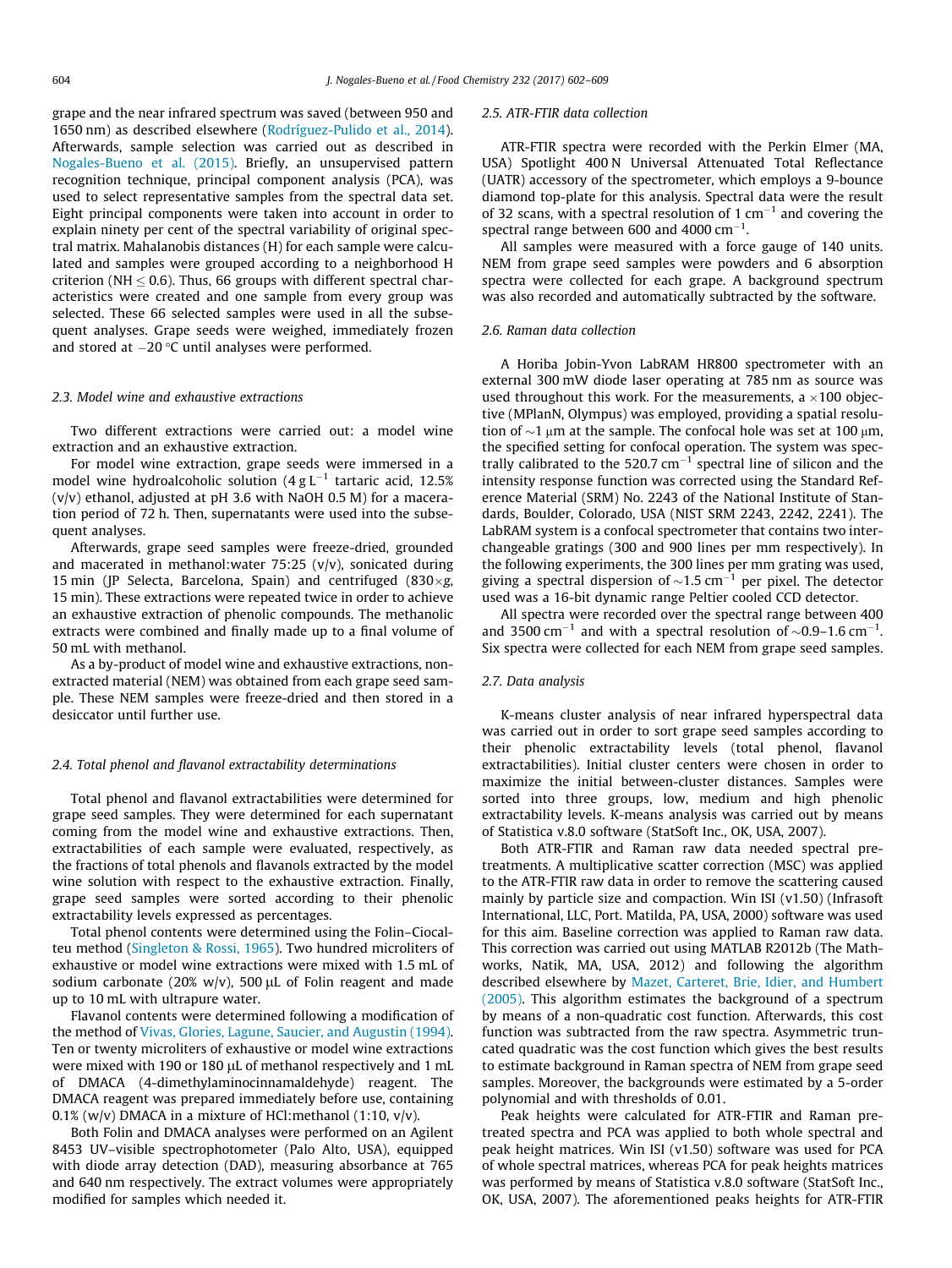<span id="page-5-0"></span>and Raman were previously obtained from spectra and pre-treated spectra respectively using MATLAB R2012b (The Mathworks, Natik, MA, USA, 2012). Furthermore, univariate analysis of variance (Tukey post hoc test) was applied to find differences in the peak heights (dependent variables) among different factors (extractability levels or grape varieties). The statistically significant level was considered at  $\alpha$  = 0.05. Statistica v.8.0 software was used to develop these analyses.

### 3. Results and discussion

#### 3.1. Total phenol and flavanol extractability levels

K-means cluster analysis of near infrared hyperspectral data sorted grape seed samples in three different groups. The analysis allocated samples into groups according to their total phenols and flavanols extractability levels and, afterwards, these groups were named as low, medium and high extractability levels. Table 1 shows the extractability levels of total phenols and flavanols for grape seed samples and the number of samples classified in each cluster by the k-means method.

#### 3.2. ATR-FTIR data

Raw average spectra of NEM from grape seed samples with low, medium and high extractabilities are shown in Fig. 1A. MSC pretreatment was applied to ATR-FTIR spectra and average spectra were calculated for each grape seed NEM sample. Then, the spectra were vector normalized and mean centered. Afterwards, a PCA was applied to this spectral matrix. Overall, the spectral variability explained was 99% using 13 principal components and Mahalanobis distances for each sample were calculated. Samples were ranked in order of their H (Mahalanobis) distance from the mean spectrum of the entire sample set and the  $H > 3$  criterion was applied in order to look for spectral outliers. Only one H-outlier was found, and it was not taken into account hereafter. Fig. 1B shows the scores of the NEM from grape seed samples in the space defined by the first and second principal components, which described 44.31% (PC1) and 35.72% (PC2) of the variability in the data. In the scores plot, the samples are represented by a color code indicating the different extractability levels. It can be seen that medium extractability samples overlap low and high extractability samples. In fact, if medium extractability samples are removed from this plot, it is possible to find some degree of separation between low and high extractability samples (Fig. 1C).

Fig. 1D shows the MSC pre-treated average spectra of NEM from grape seed samples with low and high extractabilities, which are quite similar. Moreover, Fig. 1D shows the loadings of PC1 and PC2. PC1 and PC2 loadings show large variations in several spectral regions which might influence the grape seeds phenolic extractability. For example, in the scores plot, almost all high extractability samples are located in the negative PC2 region

#### Table 1

Extractability levels of total phenols and flavanols for grape seed samples. Means and standard deviations.

| Samples | $n^{\circ}$ | Extractabilities (expressed as percentage) |       |       |           |  |
|---------|-------------|--------------------------------------------|-------|-------|-----------|--|
|         |             | Total phenols                              |       |       | Flavanols |  |
|         |             | Mean                                       | SD    | Mean  | <b>SD</b> |  |
| All     | 66          | 28.09                                      | 20.15 | 42.60 | 25.76     |  |
| Low     | 25          | 8.57                                       | 5.21  | 15.25 | 9.63      |  |
| Medium  | 28          | 31.16                                      | 7.72  | 50.45 | 11.03     |  |
| High    | 13          | 59.04                                      | 12.54 | 78.28 | 7.24      |  |

Number of samples.



Fig. 1. (A) Raw average spectra of NEM from grape seed samples with low, medium and high extractabilities. (B) Score plot of the first two principal components after PCA performed on ATR-FTIR spectra recorded from grape seed NEM samples. The individual data points have been color coded according to the results of k-means cluster analysis; low, medium and high phenolic extractability. (C) Score plot without medium extractability samples. (D) PC1 and PC2 loading plot and average MSC pre-treated ATR-FTIR spectra for low and high phenolic extractability grape seed NEM samples.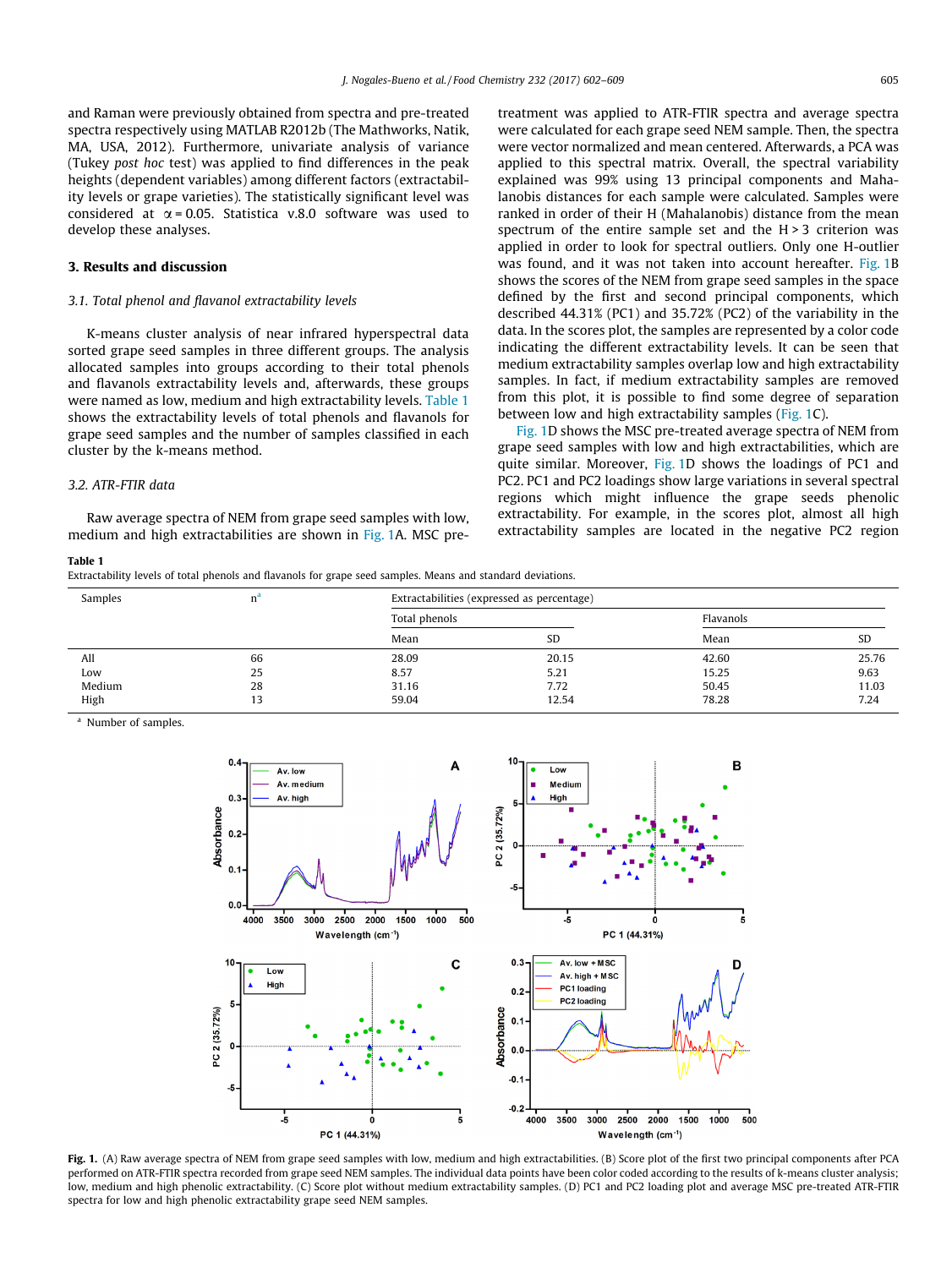<span id="page-6-0"></span>

|--|--|

Main functional groups assigned to the different vibrations present in the ATR-FTIR spectra of non-extracted material (NEM) from grape seed samples.

| Assignment <sup>a</sup>                             | Absorption bands $(cm^{-1})$<br>$(Intensity^b)$ | Component                    | References                                                                          |
|-----------------------------------------------------|-------------------------------------------------|------------------------------|-------------------------------------------------------------------------------------|
| $v(O-H)$                                            | $3285$ (m, b)                                   | Polysaccharides, lignins     | Heredia-Guerrero et al. (2014), Lupoi, Singh, et al. (2015)                         |
| $v_a$ (CH <sub>2</sub> )                            | 2924(m)                                         | Lignins, lipids              | Fasoli et al. (2016), Lupoi, Singh, et al. (2015)                                   |
| $v_s$ (CH <sub>2</sub> )                            | 2854(w)                                         | Lignins, lipids              | Fasoli et al. (2016), Lupoi, Singh, et al. (2015)                                   |
| $v(C=0)_{\text{ester}}$                             | 1743(m)                                         | Polyesters, pectins, lignins | Fasoli et al. (2016), Szymanska-Chargot and Zdunek (2013), Wilson et al. (2000)     |
| $v_a$ (COO <sup>-</sup> ) and                       | 1610(s)                                         | Pectins, phenolics           | Gao et al. (2015), Ricci et al. (2015), Szymanska-Chargot and Zdunek (2013), Wilson |
| $v(C=C)$ <sub>aromatic</sub>                        |                                                 |                              | et al. (2000)                                                                       |
| $v(C-C)_{\text{aromatic}}$                          | 1519(w)                                         | Phenolics                    | Heredia-Guerrero et al. (2014), Lupoi, Singh, et al. (2015)                         |
| $v(C-C)_{\text{aromatic}}$                          | 1441(w)                                         | Phenolics                    | Foo (1981), Heredia-Guerrero et al. (2014)                                          |
| $\delta$ (CH <sub>2</sub> ) <sub>out of plane</sub> | 1370 (vw)                                       | Polysaccharides, pectins     | Lupoi, Singh, et al. (2015), Szymanska-Chargot and Zdunek (2013), Wilson et al.     |
|                                                     |                                                 |                              | (2000)                                                                              |
| $\delta$ (CH <sub>2</sub> ) <sub>scissoring</sub>   | 1318(w)                                         | Polysaccharides, pectins     | Szymanska-Chargot and Zdunek (2013), Wilson et al. (2000)                           |
| $v(C=0)$ and                                        | 1235(w)                                         | Polysaccharides, pectins,    | Lupoi, Singh, et al. (2015), Szymanska-Chargot and Zdunek (2013), Wilson et al.     |
| $\delta$ (O-H)                                      |                                                 | lignins                      | (2000)                                                                              |
| $v(C-H)_{\rm aromatic}$                             | $1154$ (vw)                                     | Phenolics                    | Foo (1981), Lupoi, Singh, et al. (2015)                                             |
| $v(C=0)$ and                                        | 1020 (vs)                                       | Polysaccharides, pectins     | Lupoi, Singh, et al. (2015), Szymanska-Chargot and Zdunek (2013), Wilson et al.     |
| $v(C-C)$                                            |                                                 |                              | (2000)                                                                              |
| $\delta$ (CH <sub>2</sub> ) <sub>rocking</sub>      | 781 (vw)                                        | Phenolics                    | Foo (1981)                                                                          |

Assignment: v, stretching;  $\delta$ , bending; s, symmetric; a, asymmetric.

**b** Intensity: vw, very weak; w, weak; m, medium; s, strong; vs very strong; b, broad.

([Fig. 1C](#page-5-0)), accordingly, the negative features in the PC2 loading (1250–1700 and 3000–3500 cm<sup>-1</sup> in [Fig. 1D](#page-5-0)) might have significant influence on phenolic compound extractability. The main features presented for grape seed NEM samples are described in Table 2. These features are mainly ascribed to polysaccharides, lignins, lipids, pectins and phenolic compounds ([Fasoli et al., 2016;](#page-8-0) [Foo, 1981; Heredia-Guerrero et al., 2014; Lupoi, Singh,](#page-8-0) [Parthasarathi, Simmons, & Henry, 2015; Szymanska-Chargot &](#page-8-0) [Zdunek, 2013; Wilson et al., 2000](#page-8-0)).

With the aim of identifying what spectral regions have a major influence on phenolic extractability, a univariate analysis of variance was carried out. Peak heights were measured in MSC pretreated grape seed NEM spectra. Thirteen peaks were taken into account (Table 2). A univariate analysis of variance, a statistical method used to analyze the differences among group means and their associated procedures, was performed. Peak heights were used as dependent variables, whereas extractability level, shown in [Table 1,](#page-5-0) was used as factor or independent variable. This analysis is described in detail in Table 3, which shows the heights (mean and standard error) for all peaks described in Table 2. Moreover, in Table 3, values are marked with letters which indicate the existence or not of statistical differences between extractability levels. No significant differences were found for the peak at 1743  $\rm cm^{-1}$ , ascribed to  $(C=O)_{\rm ester}$ , and for the peaks at 2854 and 2924 cm $^{-1}$ ,

#### Table 3

Peak heights ( $log(1/R)$ ) for different levels of phenolic compounds extractability. Means ± standard errors of means. For each peak, different letters in the same row indicate statistical differences (Tukey test,  $\alpha$  = 0.05).

| Peak wavenumber | Extractability level           |                                |                                |  |
|-----------------|--------------------------------|--------------------------------|--------------------------------|--|
| $\rm (cm^{-1})$ | Low                            | Medium                         | High                           |  |
| 3285            | $0.121 \pm 0.003$ <sup>a</sup> | $0.130 \pm 0.002^{\rm b}$      | $0.143 \pm 0.003$ <sup>c</sup> |  |
| 2924            | $0.168 \pm 0.003$ <sup>a</sup> | $0.163 \pm 0.003$ <sup>a</sup> | $0.162 \pm 0.003$ <sup>a</sup> |  |
| 2854            | $0.102 \pm 0.002$ <sup>a</sup> | $0.098 \pm 0.002$ <sup>a</sup> | $0.097 \pm 0.002$ <sup>a</sup> |  |
| 1743            | $0.109 \pm 0.002^a$            | $0.109 \pm 0.002^a$            | $0.112 \pm 0.002$ <sup>a</sup> |  |
| 1610            | $0.239 \pm 0.005^a$            | $0.240 \pm 0.004$ <sup>a</sup> | $0.267 \pm 0.006^b$            |  |
| 1519            | $0.150 \pm 0.005^a$            | $0.153 \pm 0.004^a$            | $0.172 \pm 0.004^b$            |  |
| 1441            | $0.149 \pm 0.003$ <sup>a</sup> | $0.150 \pm 0.002^a$            | $0.163 \pm 0.003^b$            |  |
| 1370            | $0.127 \pm 0.002$ <sup>a</sup> | $0.129 \pm 0.002$ <sup>a</sup> | $0.140 \pm 0.003^b$            |  |
| 1318            | $0.150 \pm 0.003$ <sup>a</sup> | $0.148 \pm 0.003$ <sup>a</sup> | $0.166 \pm 0.004^b$            |  |
| 1235            | $0.167 \pm 0.002$ <sup>a</sup> | $0.167 \pm 0.002$ <sup>a</sup> | $0.179 \pm 0.003^b$            |  |
| 1154            | $0.154 \pm 0.002^{ab}$         | $0.152 \pm 0.002^a$            | $0.162 \pm 0.002^b$            |  |
| 1020            | $0.267 \pm 0.005^a$            | $0.291 \pm 0.004^b$            | $0.312 \pm 0.006^c$            |  |
| 781             | $0.035 \pm 0.001^{ab}$         | $0.034 \pm 0.001^a$            | $0.038 \pm 0.001^{\circ}$      |  |

ascribed to  $CH<sub>2</sub>$  stretches. Thus, they appear not to have any influence on phenolic compounds extractability. Significant differences ( $p < 0.05$ ) were found for the peaks at 781 and 1154 cm<sup>-1</sup>, but only



Fig. 2. (A) Raw Raman spectrum, baseline and corrected spectrum for a grape seed NEM sample. (B) Score plot of the first two principal components after PCA performed on peak heights of Raman spectra recorded from grape seed NEM samples. The individual data points have been color coded according to the results of k-means cluster analysis; low, medium and high phenolic extractability.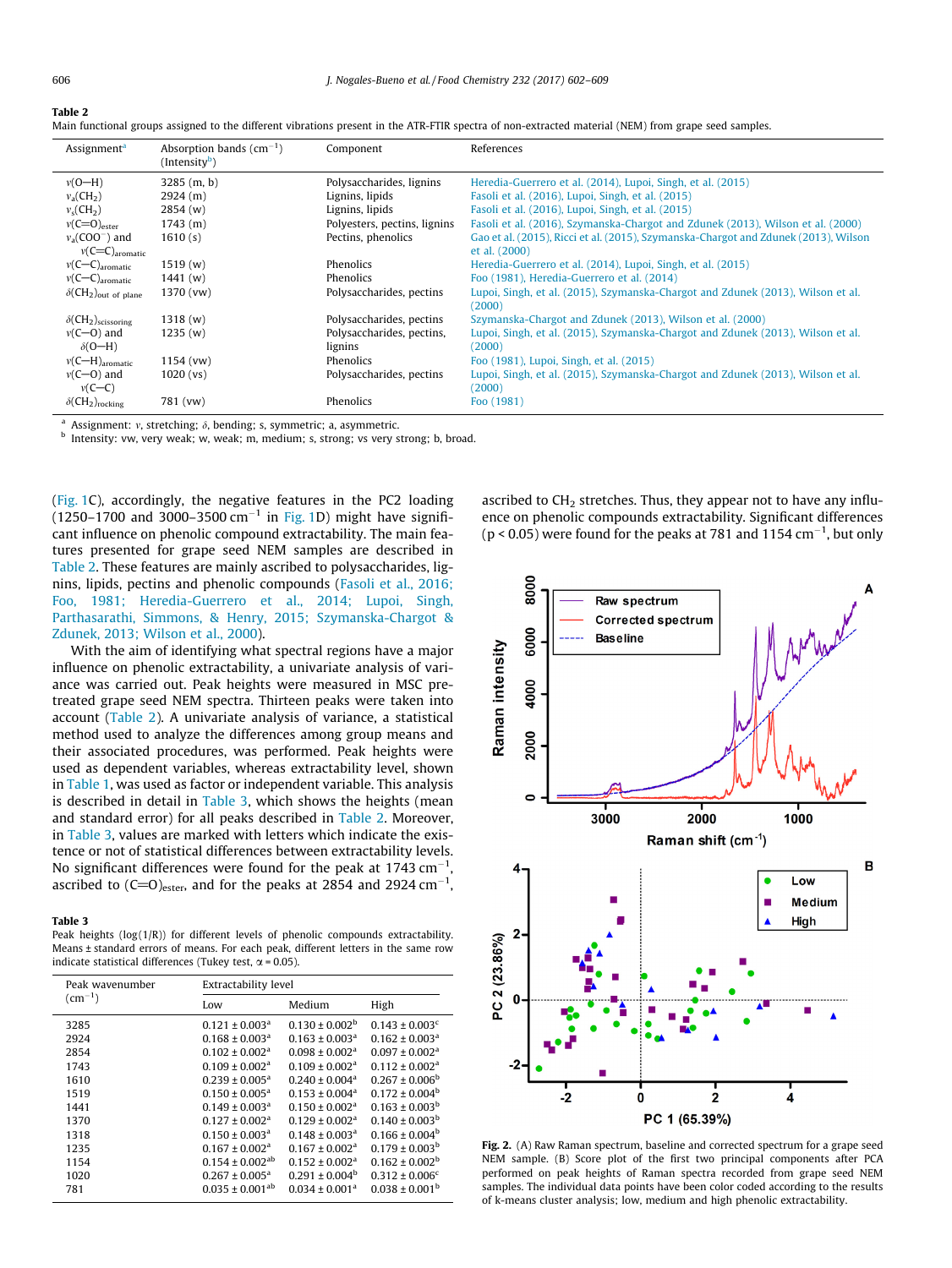| Assignment <sup>a</sup>                                                                | Raman shifts $(cm^{-1})$<br>(Intensity <sup>b</sup> ) | Component                 | References                                                                                                                                                                                        |
|----------------------------------------------------------------------------------------|-------------------------------------------------------|---------------------------|---------------------------------------------------------------------------------------------------------------------------------------------------------------------------------------------------|
| $v(CH_2)$                                                                              | 2916(w, b)                                            | Polysaccharides           | Chylińska et al. (2014), Lupoi, Gjersing, et al. (2015),<br>Szymańska-Chargot et al. (2016)                                                                                                       |
| $v(C=C)$                                                                               | 1655(s)                                               | Lignins, fatty acids      | da Silva et al. (2008); Seidler-Lozykowska et al. (2010)                                                                                                                                          |
| $v(C=C)$ aromatic                                                                      | 1609(w)                                               | Lignins, phenolics        | da Silva et al. (2008), Gierlinger and Schwanninger (2006),<br>Seidler-Lozykowska et al. (2010), Sene, McCann,<br>Wilson, and Grinter (1994)                                                      |
| $\delta$ (CH <sub>2</sub> ) <sub>scissoring</sub><br>$\delta$ (=CH) <sub>rocking</sub> | $1442$ (vs)<br>$1269$ (vs)                            | Lignins, lipids<br>Lipids | Gierlinger and Schwanninger (2006), Lupoi, Gjersing, et al. (2015), Szymańska-Chargot et al. (2016)<br>da Silva et al. (2008), Gierlinger and Schwanninger (2006), Lupoi, Gjersing, et al. (2015) |

| Table 4                                                                                                                                           |
|---------------------------------------------------------------------------------------------------------------------------------------------------|
| Main functional groups assigned to the different vibrations present in the Raman spectra of non-extracted material (NEM) from grape seed samples. |

<sup>a</sup> Assignment: v, stretching;  $\delta$ , bending.

b Intensity: w, weak; s, strong; vs very strong; b, broad.

between medium and high extractability levels. However, no significant differences were found between low and high extractability levels. These two peaks are related to phenolic compounds, and therefore, this fact can show some kind of differentiation between phenolic compounds in medium and high extractability samples, but not between these and low extractability samples. Finally, there are significant differences ( $p < 0.05$ ) in the remaining peaks, 1020 and 3285  $cm^{-1}$ , between the three extractability levels and between low/medium levels and high level for peaks at 1235, 1318, 1370, 1441, 1519 and  $1610 \text{ cm}^{-1}$ . It is to be noted that almost all these peaks fall within the spectral regions that principal component analysis showed to have significant influence on phenolic compound extractability. Despite the obvious fact that peaks related to the remaining phenolic compounds (1441 and 1519 cm<sup>-1</sup>) ([Foo, 1981; Heredia-Guerrero et al., 2014](#page-8-0)) influence phenolic extractability, these results confirm that phenolic extractability is also influenced by the cell wall composition (peaks at 1020, 1235, 1318, 1370 and 3285  $cm^{-1}$  ascribed to polysaccharides, lignins and pectins) and by the degree of esterification of pectins (1610 cm $^{-1}$ , non-esterified pectins) [\(Gao, Fangel, Willats,](#page-8-0) [Vivier, & Moore, 2015; Szymanska-Chargot and Zdunek, 2013;](#page-8-0) [Wilson et al., 2000](#page-8-0)). However, this last peak is also ascribed to  $C=C$  aromatic stretching in phenolic compounds by other authors ([Ricci, Olejar, Parpinello, Kilmartin, & Versari, 2015\)](#page-8-0).

In addition, using grape variety as factor, a new analysis of variance was carried out and significant differences were found for peaks at 1020, 1370, 1441 and 3285  $cm^{-1}$  among Tempranillo and Syrah samples. All these peaks also have significant influence on the extractability of phenolic compounds. Therefore, these results show that ATR-FTIR spectral features are linked to grape variety and it can be confirmed that this spectroscopic tool can be used to study the relation between grape variety and phenolic compound extractability of grape seeds.

#### 3.3. Raman data

In order to confirm or add more information to the above findings, Raman spectra were measured for NEM from grape seeds. A baseline correction procedure was carried out for each grape seed NEM spectrum ([Fig. 2](#page-6-0)A) and 5 peaks were selected, those at 1269, 1442, 1609, 1655 and 2916  $cm^{-1}$  (Table 4) [\(Chylinska, Szymanska-](#page-8-0)[Chargot, & Zdunek, 2014; da Silva et al., 2008; Gierlinger &](#page-8-0) [Schwanninger, 2006; Lupoi, Gjersing, & Davis, 2015; Seidler-](#page-8-0)[Lozykowska, Baranska, Baranski, & Krol, 2010; Szymanska-](#page-8-0)[Chargot et al., 2016](#page-8-0)). These peaks were selected because they had a good signal to noise ratio and were present in most samples. Then, PCA was performed, both of whole spectra (data not shown) and peak heights [\(Lupoi, Singh, et al., 2015\)](#page-8-0). The average peak heights were calculated for each sample and PCA was carried out using these data. [Fig. 2B](#page-6-0) shows the scores of the NEM from grape seed samples in the space defined by the first and second principal components, which described 65.39% (PC1) and 23.86% (PC2) of the variability in the data. In the scores plot, the samples are represented by a color code indicating the different extractability levels. No trends were found, as samples are overlapped in this space, and thus, PCA cannot be used to interpret the differences between phenolic extractability levels in this case.

Afterwards, one-way univariate analyses of variance were performed. Peak heights were used as dependent variables whereas grape seed variety and extractability levels ([Table 1\)](#page-5-0) were used as independent variables or factors in the different analyses. Significant difference (p < 0.05) among grape varieties was found for the peak at  $1655 \text{ cm}^{-1}$ . This peak is related to the C=C stretch in lignins and fatty acids. Moreover, significant differences were found for the peaks at 1609, 1655 and  $2916 \text{ cm}^{-1}$  when extractability levels were taken into account. These bands are respectively due to phenolic compounds, lignins and polysaccharides [\(Gierlinger & Schwanninger, 2006; Lupoi, Gjersing, et al.,](#page-8-0) [2015; Seidler-Lozykowska et al., 2010](#page-8-0)). The band at  $1609 \text{ cm}^{-1}$ , assigned to aromatic  $C=C$  skeletal stretching, has a strong Raman activity, whereas it only weakly active in infrared spectroscopy. However, the anti-symmetric stretching of  $COO<sup>-</sup>$  only has infrared activity [\(Sene, McCann, Wilson, & Grinter, 1994\)](#page-8-0). This allows an assignment of this Raman feature (1609  $cm^{-1}$ ) to phenolic compounds and not to pectins. Therefore, Raman spectroscopy enables confirmation of the linkage between cell wall components and phenolic extractability in grape seeds.

#### 4. Conclusion

ATR-FTIR and Raman spectroscopy have been proven to be effective and reliable tools to relate the more important spectral features to phenolic extractability levels in grape seed and other sample attributes. ATR-FTIR data analysis confirmed that grape seed phenolic extractability is influenced by the cell wall composition (polysaccharides, lignins and pectins) and by the degree of esterification of pectins, despite the obvious fact that peaks related to the remaining phenolics compounds also influence on phenolic extractability. Moreover, the results obtaining from the infrared spectra have been confirmed by Raman spectroscopy. Peaks linked to cell wall composition have been shown to have significant influence on grape seed extractability.

Although FTIR spectroscopy has been applied to grape samples in several studies, to our knowledge, Raman spectroscopy had not been tested in grape seeds in order to study their cell wall structure. Raman spectroscopy has been shown to be a reliable tool for studying cell wall structure in grape seed tissue. Nonetheless, a comprehensive study should be made in order to improve spectra features, i.e., signal to noise ratio or the background produced by fluorescence.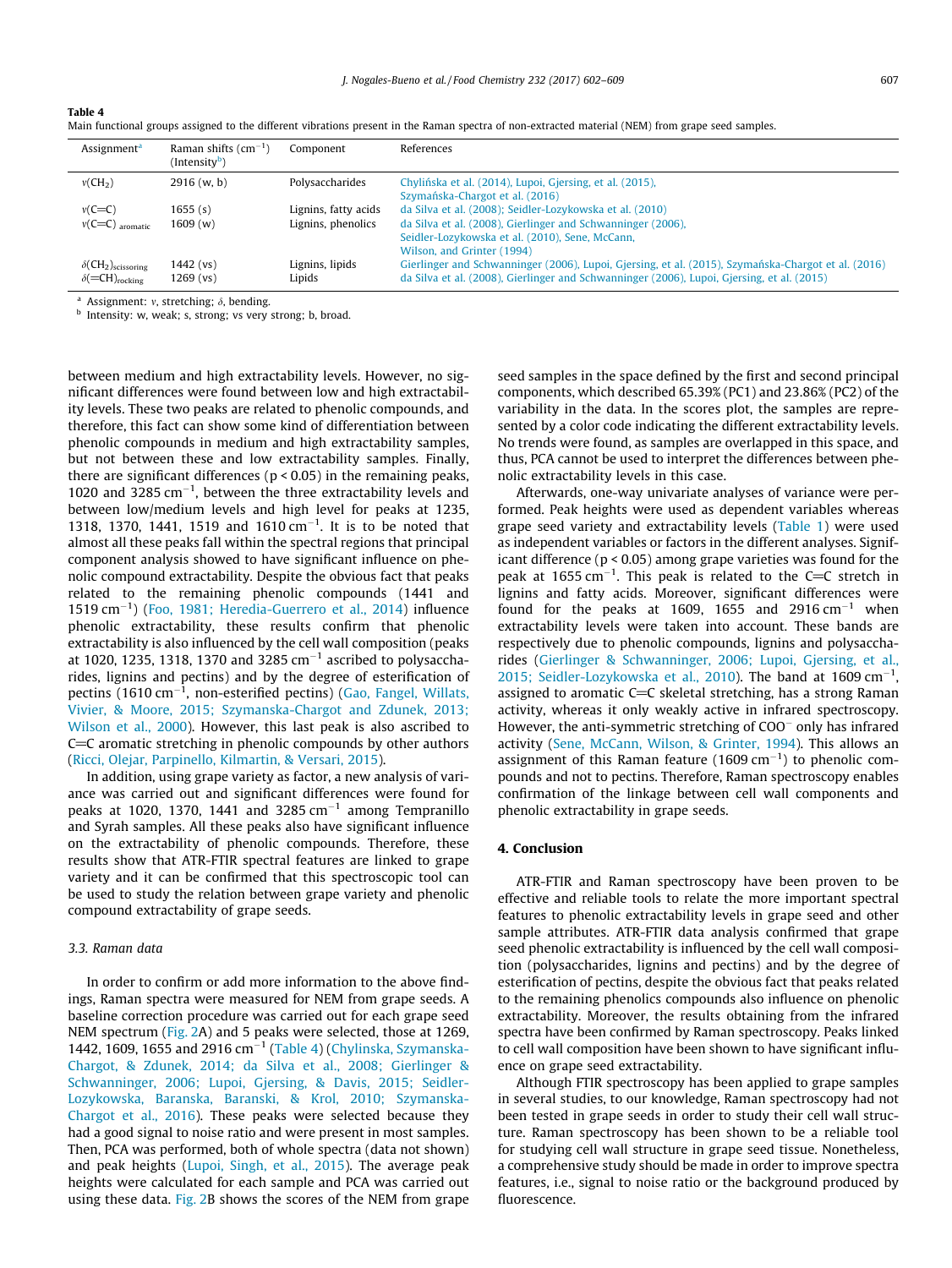#### <span id="page-8-0"></span>Funding

This work was supported by the Spanish MINECO [Grant Nos. BES-2012-060192, EEBB-I-15-09193 and project AGL2014-58486- C2]; Universidad de Sevilla [VPPI].

#### Conflict of interest

The authors declare no potential conflict of interest.

#### Acknowledgements

The authors thank the technical staff of Biology Service [Servicios Generales de Investigación (SGI), Universidad de Sevilla].

#### References

- [Acebes, J. L., Largo-Gosens, A., Hernández-Altamirano, M., García-Calvo, L., Alonso-](http://refhub.elsevier.com/S0308-8146(17)30621-0/h0005)[Simón, A., & Álvarez, J. M. \(2014\). Fourier Transform Mid InfraRed spectroscopy](http://refhub.elsevier.com/S0308-8146(17)30621-0/h0005) [applications for monitoring the structural plasticity of plant cell walls.](http://refhub.elsevier.com/S0308-8146(17)30621-0/h0005) Frontiers [in Plant Science, 5](http://refhub.elsevier.com/S0308-8146(17)30621-0/h0005).
- [Bautista-Ortín, A. B., Jiménez-Pascual, E., Busse-Valverde, N., López-Roca, J. M., Ros-](http://refhub.elsevier.com/S0308-8146(17)30621-0/h0010)[García, J. M., & Gómez-Plaza, E. \(2013\). Effect of wine maceration enzymes on](http://refhub.elsevier.com/S0308-8146(17)30621-0/h0010) [the extraction of grape seed proanthocyanidins.](http://refhub.elsevier.com/S0308-8146(17)30621-0/h0010) Food and Bioprocess Technology, 6[\(8\), 2207–2212.](http://refhub.elsevier.com/S0308-8146(17)30621-0/h0010)
- [Bokobza, L. \(1998\). Near infrared spectroscopy.](http://refhub.elsevier.com/S0308-8146(17)30621-0/h0015) Journal of Near Infrared Spectroscopy, 6[\(1\), 3–17.](http://refhub.elsevier.com/S0308-8146(17)30621-0/h0015)
- [Boulton, R. \(2001\). The copigmentation of anthocyanins and its role in the color of](http://refhub.elsevier.com/S0308-8146(17)30621-0/h0020) red wine: A critical review. [American Journal of Enology and Viticulture, 52](http://refhub.elsevier.com/S0308-8146(17)30621-0/h0020)(2), [67–87.](http://refhub.elsevier.com/S0308-8146(17)30621-0/h0020)
- [Byrne, H. J., Ostrowska, M. K., Nawaz, H., Dorney, J., Meade, D. A., Bonnier, F., & Lyng,](http://refhub.elsevier.com/S0308-8146(17)30621-0/h0025) [M. F. \(2014\). Vibrational spectroscopy: Disease diagnostics and beyond. In M.](http://refhub.elsevier.com/S0308-8146(17)30621-0/h0025) Baranska (Ed.), [Optical spectroscopy and computational methods in biology and](http://refhub.elsevier.com/S0308-8146(17)30621-0/h0025) medicine [\(pp. 355–399\). Dordrecht, Netherlands: Springer, Netherlands.](http://refhub.elsevier.com/S0308-8146(17)30621-0/h0025)
- [Byrne, H. J., Sockalingum, G. D., & Stone, N. \(2011\). Chapter 4 Raman microscopy:](http://refhub.elsevier.com/S0308-8146(17)30621-0/h0030) Complement or competitor? In [Biomedical applications of synchrotron infrared](http://refhub.elsevier.com/S0308-8146(17)30621-0/h0030) microspectroscopy: A practical approach [\(pp. 105–143\). Karlsruhe, Germany: The](http://refhub.elsevier.com/S0308-8146(17)30621-0/h0030) [Royal Society of Chemistry](http://refhub.elsevier.com/S0308-8146(17)30621-0/h0030).
- [Cadot, Y., Minana-Castello, M. T., & Chevalier, M. \(2006\). Anatomical, histological,](http://refhub.elsevier.com/S0308-8146(17)30621-0/h0035) [and histochemical changes in grape seeds from Vitis vinifera L. cv Cabernet](http://refhub.elsevier.com/S0308-8146(17)30621-0/h0035) franc during fruit development. [Journal of Agricultural and Food Chemistry, 54](http://refhub.elsevier.com/S0308-8146(17)30621-0/h0035) [\(24\), 9206–9215](http://refhub.elsevier.com/S0308-8146(17)30621-0/h0035).
- Chylińska, M., Szymań[ska-Chargot, M., & Zdunek, A. \(2014\). Imaging of](http://refhub.elsevier.com/S0308-8146(17)30621-0/h0040) [polysaccharides in the tomato cell wall with Raman microspectroscopy.](http://refhub.elsevier.com/S0308-8146(17)30621-0/h0040) Plant [Methods, 10](http://refhub.elsevier.com/S0308-8146(17)30621-0/h0040)(1), 1–9.
- [Crozier, A., Clifford, M. N., & Ashihara, H. \(2006\).](http://refhub.elsevier.com/S0308-8146(17)30621-0/h0045) Plant secondary metabolites. [Occurrence, structure and role in the human diet](http://refhub.elsevier.com/S0308-8146(17)30621-0/h0045). Oxford, England: Blackwell [Publishing](http://refhub.elsevier.com/S0308-8146(17)30621-0/h0045).
- [da Silva, C. E., Vandenabeele, P., Edwards, H. G. M., & Cappa de Oliveira, L. F. \(2008\).](http://refhub.elsevier.com/S0308-8146(17)30621-0/h0050) [NIR-FT-Raman spectroscopic analytical characterization of the fruits, seeds, and](http://refhub.elsevier.com/S0308-8146(17)30621-0/h0050) phytotherapeutic oils from rosehips. [Analytical and Bioanalytical Chemistry, 392](http://refhub.elsevier.com/S0308-8146(17)30621-0/h0050)  $(7)$ , 1489–1496.
- [Di Egidio, V., Sinelli, N., Giovanelli, G., Moles, A., & Casiraghi, E. \(2010\). NIR and MIR](http://refhub.elsevier.com/S0308-8146(17)30621-0/h0055) [spectroscopy as rapid methods to monitor red wine fermentation.](http://refhub.elsevier.com/S0308-8146(17)30621-0/h0055) European [Food Research and Technology, 230](http://refhub.elsevier.com/S0308-8146(17)30621-0/h0055)(6), 947–955.
- [Fasoli, M., Dell'Anna, R., Dal Santo, S., Balestrini, R., Sanson, A., Pezzotti, M., ... Zenoni,](http://refhub.elsevier.com/S0308-8146(17)30621-0/h0060) [S. \(2016\). Pectins, hemicelluloses and celluloses show specific dynamics in the](http://refhub.elsevier.com/S0308-8146(17)30621-0/h0060) [internal and external surfaces of grape berry skin during ripening.](http://refhub.elsevier.com/S0308-8146(17)30621-0/h0060) Plant & Cell Physiology, 57[\(6\), 1332–1349.](http://refhub.elsevier.com/S0308-8146(17)30621-0/h0060)
- [Femenia, A., Sánchez, E. S., Simal, S., & Rosselló, C. \(1998\). Effects of drying](http://refhub.elsevier.com/S0308-8146(17)30621-0/h0065) [pretreatments on the cell wall composition of grape tissues.](http://refhub.elsevier.com/S0308-8146(17)30621-0/h0065) Journal of [Agricultural and Food Chemistry, 46](http://refhub.elsevier.com/S0308-8146(17)30621-0/h0065)(1), 271–276.
- [Ferrer-Gallego, R., Hernández-Hierro, J. M., Rivas-Gonzalo, J. C., & Escribano-Bailón,](http://refhub.elsevier.com/S0308-8146(17)30621-0/h0070) [M. T. \(2011\). Determination of phenolic compounds of grape skins during](http://refhub.elsevier.com/S0308-8146(17)30621-0/h0070) ripening by NIR spectroscopy. [Lwt-Food Science and Technology, 44](http://refhub.elsevier.com/S0308-8146(17)30621-0/h0070)(4), 847–853.
- [Foo, L. Y. \(1981\). Proanthocyanidins: Gross chemical structures by infrared spectra.](http://refhub.elsevier.com/S0308-8146(17)30621-0/h0075) [Phytochemistry, 20](http://refhub.elsevier.com/S0308-8146(17)30621-0/h0075)(6), 1397–1402.
- [Fragoso, S., Acena, L., Guasch, J., Mestres, M., & Busto, O. \(2011\). Quantification of](http://refhub.elsevier.com/S0308-8146(17)30621-0/h0080) [phenolic compounds during red winemaking using FT-MIR spectroscopy and](http://refhub.elsevier.com/S0308-8146(17)30621-0/h0080) PLS-regression. [Journal of Agricultural and Food Chemistry, 59](http://refhub.elsevier.com/S0308-8146(17)30621-0/h0080)(20), 10795–10802.
- [Gao, Y., Fangel, J. U., Willats, W. G. T., Vivier, M. A., & Moore, J. P. \(2015\). Dissecting](http://refhub.elsevier.com/S0308-8146(17)30621-0/h0085) [the polysaccharide-rich grape cell wall changes during winemaking using](http://refhub.elsevier.com/S0308-8146(17)30621-0/h0085) [combined high-throughput and fractionation methods.](http://refhub.elsevier.com/S0308-8146(17)30621-0/h0085) Carbohydrate Polymers, 133[, 567–577.](http://refhub.elsevier.com/S0308-8146(17)30621-0/h0085)
- [Gierlinger, N., Keplinger, T., & Harrington, M. \(2012\). Imaging of plant cell walls by](http://refhub.elsevier.com/S0308-8146(17)30621-0/h0090) [confocal Raman microscopy.](http://refhub.elsevier.com/S0308-8146(17)30621-0/h0090) Nature Protocols, 7(9), 1694–1708.
- [Gierlinger, N., & Schwanninger, M. \(2006\). Chemical imaging of poplar wood cell](http://refhub.elsevier.com/S0308-8146(17)30621-0/h0095) [walls by confocal Raman microscopy.](http://refhub.elsevier.com/S0308-8146(17)30621-0/h0095) Plant Physiology, 140(4), 1246–1254.
- [Gordillo, B., Rodríguez-Pulido, F. J., González-Miret, M. L., Quijada-Morín, N., Rivas-](http://refhub.elsevier.com/S0308-8146(17)30621-0/h0100)[Gonzalo, J. C., García-Estévez, I., ... Escribano-Bailón, M. T. \(2015\). Application of](http://refhub.elsevier.com/S0308-8146(17)30621-0/h0100) [differential colorimetry to evaluate anthocyanin–flavonol–flavanol ternary](http://refhub.elsevier.com/S0308-8146(17)30621-0/h0100) [copigmentation interactions in model solutions.](http://refhub.elsevier.com/S0308-8146(17)30621-0/h0100) Journal of Agricultural and [Food Chemistry, 63](http://refhub.elsevier.com/S0308-8146(17)30621-0/h0100)(35), 7645–7653.
- [Heredia-Guerrero, J. A., Benítez, J. J., Domínguez, E., Bayer, I., Cingolani, R.,](http://refhub.elsevier.com/S0308-8146(17)30621-0/h0105) [Athanassiou, A., & Heredia, A. \(2014\). Infrared and Raman spectroscopic](http://refhub.elsevier.com/S0308-8146(17)30621-0/h0105) [features of plant cuticles: A review.](http://refhub.elsevier.com/S0308-8146(17)30621-0/h0105) Frontiers in Plant Science, 5.
- [Hernández-Hierro, J. M., Quijada-Morín, N., Martínez-Lapuente, L., Guadalupe, Z.,](http://refhub.elsevier.com/S0308-8146(17)30621-0/h0110) [Ayestarán, B., Rivas-Gonzalo, J. C., & Escribano-Bailón, M. T. \(2014\). Relationship](http://refhub.elsevier.com/S0308-8146(17)30621-0/h0110) [between skin cell wall composition and anthocyanin extractability of Vitis](http://refhub.elsevier.com/S0308-8146(17)30621-0/h0110) [vinifera L. cv. Tempranillo at different grape ripeness degree.](http://refhub.elsevier.com/S0308-8146(17)30621-0/h0110) Food Chemistry, 146[, 41–47](http://refhub.elsevier.com/S0308-8146(17)30621-0/h0110).
- [Jackson, R. S. \(2000\). Chemical constituents of grapes and wine. In R. S. Jackson \(Ed.\),](http://refhub.elsevier.com/S0308-8146(17)30621-0/h0115) [Wine science: Principles, practice and perception](http://refhub.elsevier.com/S0308-8146(17)30621-0/h0115) (pp. 232–280). San Diego, [California: Academic Press](http://refhub.elsevier.com/S0308-8146(17)30621-0/h0115).
- [Kemps, B., Leon, L., Best, S., De Baerdemaeker, J., & De Ketelaere, B. \(2010\).](http://refhub.elsevier.com/S0308-8146(17)30621-0/h0120) [Assessment of the quality parameters in grapes using VIS/NIR spectroscopy.](http://refhub.elsevier.com/S0308-8146(17)30621-0/h0120) [Biosystems Engineering, 105](http://refhub.elsevier.com/S0308-8146(17)30621-0/h0120)(4), 507–513.
- [Kyomugasho, C., Christiaens, S., Shpigelman, A., Van Loey, A. M., & Hendrickx, M. E.](http://refhub.elsevier.com/S0308-8146(17)30621-0/h0125) [\(2015\). FT-IR spectroscopy, a reliable method for routine analysis of the degree](http://refhub.elsevier.com/S0308-8146(17)30621-0/h0125) [of methylesterification of pectin in different fruit- and vegetable-based](http://refhub.elsevier.com/S0308-8146(17)30621-0/h0125) matrices. [Food Chemistry, 176](http://refhub.elsevier.com/S0308-8146(17)30621-0/h0125), 82–90.
- [Lupoi, J. S., Gjersing, E., & Davis, M. F. \(2015\). Evaluating lignocellulosic biomass, its](http://refhub.elsevier.com/S0308-8146(17)30621-0/h0130) [derivatives, and downstream products with raman spectroscopy.](http://refhub.elsevier.com/S0308-8146(17)30621-0/h0130) Frontiers in [Bioengineering and Biotechnology, 3](http://refhub.elsevier.com/S0308-8146(17)30621-0/h0130)(50).
- [Lupoi, J. S., Singh, S., Parthasarathi, R., Simmons, B. A., & Henry, R. J. \(2015\). Recent](http://refhub.elsevier.com/S0308-8146(17)30621-0/h0135) [innovations in analytical methods for the qualitative and quantitative](http://refhub.elsevier.com/S0308-8146(17)30621-0/h0135) assessment of lignin. [Renewable and Sustainable Energy Reviews, 49](http://refhub.elsevier.com/S0308-8146(17)30621-0/h0135), [871–906](http://refhub.elsevier.com/S0308-8146(17)30621-0/h0135).
- [Mazet, V., Carteret, C., Brie, D., Idier, J., & Humbert, B. \(2005\). Background removal](http://refhub.elsevier.com/S0308-8146(17)30621-0/h0140) [from spectra by designing and minimising a non-quadratic cost function.](http://refhub.elsevier.com/S0308-8146(17)30621-0/h0140) [Chemometrics and Intelligent Laboratory Systems, 76](http://refhub.elsevier.com/S0308-8146(17)30621-0/h0140)(2), 121–133.
- [Nogales-Bueno, J., Baca-Bocanegra, B., Jara-Palacios, M. J., Hernández-Hierro, J. M., &](http://refhub.elsevier.com/S0308-8146(17)30621-0/h0145) [Heredia, F. J. \(2017\). Evaluation of the influence of white grape seed extracts as](http://refhub.elsevier.com/S0308-8146(17)30621-0/h0145) [copigment sources on the anthocyanin extraction from grape skins previously](http://refhub.elsevier.com/S0308-8146(17)30621-0/h0145) [classified by near infrared hyperspectral tools.](http://refhub.elsevier.com/S0308-8146(17)30621-0/h0145) Food Chemistry, 221, 1685–1690.
- [Nogales-Bueno, J., Baca-Bocanegra, B., Rodríguez-Pulido, F. J., Heredia, F. J., &](http://refhub.elsevier.com/S0308-8146(17)30621-0/h0150) [Hernández-Hierro, J. M. \(2015\). Use of near infrared hyperspectral tools for the](http://refhub.elsevier.com/S0308-8146(17)30621-0/h0150) [screening of extractable polyphenols in red grape skins.](http://refhub.elsevier.com/S0308-8146(17)30621-0/h0150) Food Chemistry, 172, [559–564](http://refhub.elsevier.com/S0308-8146(17)30621-0/h0150).
- [Nogales-Bueno, J., Hernández-Hierro, J. M., Rodríguez-Pulido, F. J., & Heredia, F. J.](http://refhub.elsevier.com/S0308-8146(17)30621-0/h0155) [\(2014\). Determination of technological maturity of grapes and total phenolic](http://refhub.elsevier.com/S0308-8146(17)30621-0/h0155) [compounds of grape skins in red and white cultivars during ripening by near](http://refhub.elsevier.com/S0308-8146(17)30621-0/h0155) [infrared hyperspectral image: A preliminary approach.](http://refhub.elsevier.com/S0308-8146(17)30621-0/h0155) Food Chemistry, 152, [586–591](http://refhub.elsevier.com/S0308-8146(17)30621-0/h0155).
- [Ortega-Regules, A., Ros-García, J. M., Bautista-Ortín, A. B., López-Roca, J. M., &](http://refhub.elsevier.com/S0308-8146(17)30621-0/h0160) [Gómez-Plaza, E. \(2008\). Changes in skin cell wall composition during the](http://refhub.elsevier.com/S0308-8146(17)30621-0/h0160) [maturation of four premium wine grape varieties.](http://refhub.elsevier.com/S0308-8146(17)30621-0/h0160) Journal of the Science of Food [and Agriculture, 88](http://refhub.elsevier.com/S0308-8146(17)30621-0/h0160)(3), 420–428.
- [Ribéreau-Gayon, P., Dubourdieu, D., Doneche, B., Lonvaud, A., Glories, Y., Maujean,](http://refhub.elsevier.com/S0308-8146(17)30621-0/h0165) A., & Branco, J. M. (2006). [Handbook of enology, the microbiology of wine and](http://refhub.elsevier.com/S0308-8146(17)30621-0/h0165) vinifications[. West Sussex, England: J. Wiley & Sons](http://refhub.elsevier.com/S0308-8146(17)30621-0/h0165).
- [Ricci, A., Olejar, K. J., Parpinello, G. P., Kilmartin, P. A., & Versari, A. \(2015\).](http://refhub.elsevier.com/S0308-8146(17)30621-0/h0170) [Application of Fourier transform infrared \(FTIR\) spectroscopy in the](http://refhub.elsevier.com/S0308-8146(17)30621-0/h0170) characterization of tannins. [Applied Spectroscopy Reviews, 50](http://refhub.elsevier.com/S0308-8146(17)30621-0/h0170)(5), 407–442.
- [Rice-Evans, C. A., Miller, J., & Paganga, G. \(1997\). Antioxidant properties of phenolic](http://refhub.elsevier.com/S0308-8146(17)30621-0/h0175) compounds. [Trends in Plant Science, 2](http://refhub.elsevier.com/S0308-8146(17)30621-0/h0175)(4), 152–159.
- [Rodríguez-Pulido, F. J., Hernández-Hierro, J. M., Nogales-Bueno, J., Gordillo, B.,](http://refhub.elsevier.com/S0308-8146(17)30621-0/h0180) [González-Miret, M. L., & Heredia, F. J. \(2014\). A novel method for evaluating](http://refhub.elsevier.com/S0308-8146(17)30621-0/h0180) [flavanols in grape seeds by near infrared hyperspectral imaging.](http://refhub.elsevier.com/S0308-8146(17)30621-0/h0180) Talanta, 122, [145–150](http://refhub.elsevier.com/S0308-8146(17)30621-0/h0180).
- [Seidler-Lozykowska, K., Baranska, M., Baranski, R., & Krol, D. \(2010\). Raman analysis](http://refhub.elsevier.com/S0308-8146(17)30621-0/h0185) [of caraway \(Carum carvi L.\) single fruits. Evaluation of essential oil content and](http://refhub.elsevier.com/S0308-8146(17)30621-0/h0185) its composition. [Journal of Agricultural and Food Chemistry, 58](http://refhub.elsevier.com/S0308-8146(17)30621-0/h0185)(9), 5271–5275.
- [Sene, C., McCann, M. C., Wilson, R. H., & Grinter, R. \(1994\). Fourier-transform Raman](http://refhub.elsevier.com/S0308-8146(17)30621-0/h0190) [and Fourier-transform infrared spectroscopy \(an investigation of five higher](http://refhub.elsevier.com/S0308-8146(17)30621-0/h0190)
- [plant cell walls and their components\).](http://refhub.elsevier.com/S0308-8146(17)30621-0/h0190) Plant Physiology, 106(4), 1623–1631. [Singleton, V. L., & Rossi, J. A. \(1965\). Colorimetry of total phenolics with](http://refhub.elsevier.com/S0308-8146(17)30621-0/h0195) [phosphomolybdic-phosphotungstic acid reagents.](http://refhub.elsevier.com/S0308-8146(17)30621-0/h0195) American Journal of Enology and Viticulture [\(16\), 144–158.](http://refhub.elsevier.com/S0308-8146(17)30621-0/h0195)
- Szymańska-Chargot, M., Chyliń[ska, M., Pieczywek, P. M., Rösch, P., Schmitt, M.,](http://refhub.elsevier.com/S0308-8146(17)30621-0/h0200) [Popp, J., & Zdunek, A. \(2016\). Raman imaging of changes in the polysaccharides](http://refhub.elsevier.com/S0308-8146(17)30621-0/h0200) [distribution in the cell wall during apple fruit development and senescence.](http://refhub.elsevier.com/S0308-8146(17)30621-0/h0200) Planta, 243[\(4\), 935–945](http://refhub.elsevier.com/S0308-8146(17)30621-0/h0200).
- [Szymanska-Chargot, M., & Zdunek, A. \(2013\). Use of FT-IR spectra and PCA to the](http://refhub.elsevier.com/S0308-8146(17)30621-0/h0205) [bulk characterization of cell wall residues of fruits and vegetables along a](http://refhub.elsevier.com/S0308-8146(17)30621-0/h0205) fraction process. [Food Biophysics, 8](http://refhub.elsevier.com/S0308-8146(17)30621-0/h0205)(1), 29–42.
- [Torchio, F., Río Segade, S., Giacosa, S., Gerbi, V., & Rolle, L. \(2013\). Effect of growing](http://refhub.elsevier.com/S0308-8146(17)30621-0/h0210) [zone and vintage on the prediction of extractable flavanols in winegrape seeds](http://refhub.elsevier.com/S0308-8146(17)30621-0/h0210) by a FT-NIR method. [Journal of Agricultural and Food Chemistry, 61](http://refhub.elsevier.com/S0308-8146(17)30621-0/h0210)(38), [9076–9088.](http://refhub.elsevier.com/S0308-8146(17)30621-0/h0210)
- [Vivas, N., Glories, Y., Lagune, L., Saucier, C., & Augustin, M. \(1994\). Estimation du](http://refhub.elsevier.com/S0308-8146(17)30621-0/h0215) [degré de polymérisation des procyanidines du raisin et du vin par la méthode](http://refhub.elsevier.com/S0308-8146(17)30621-0/h0215)